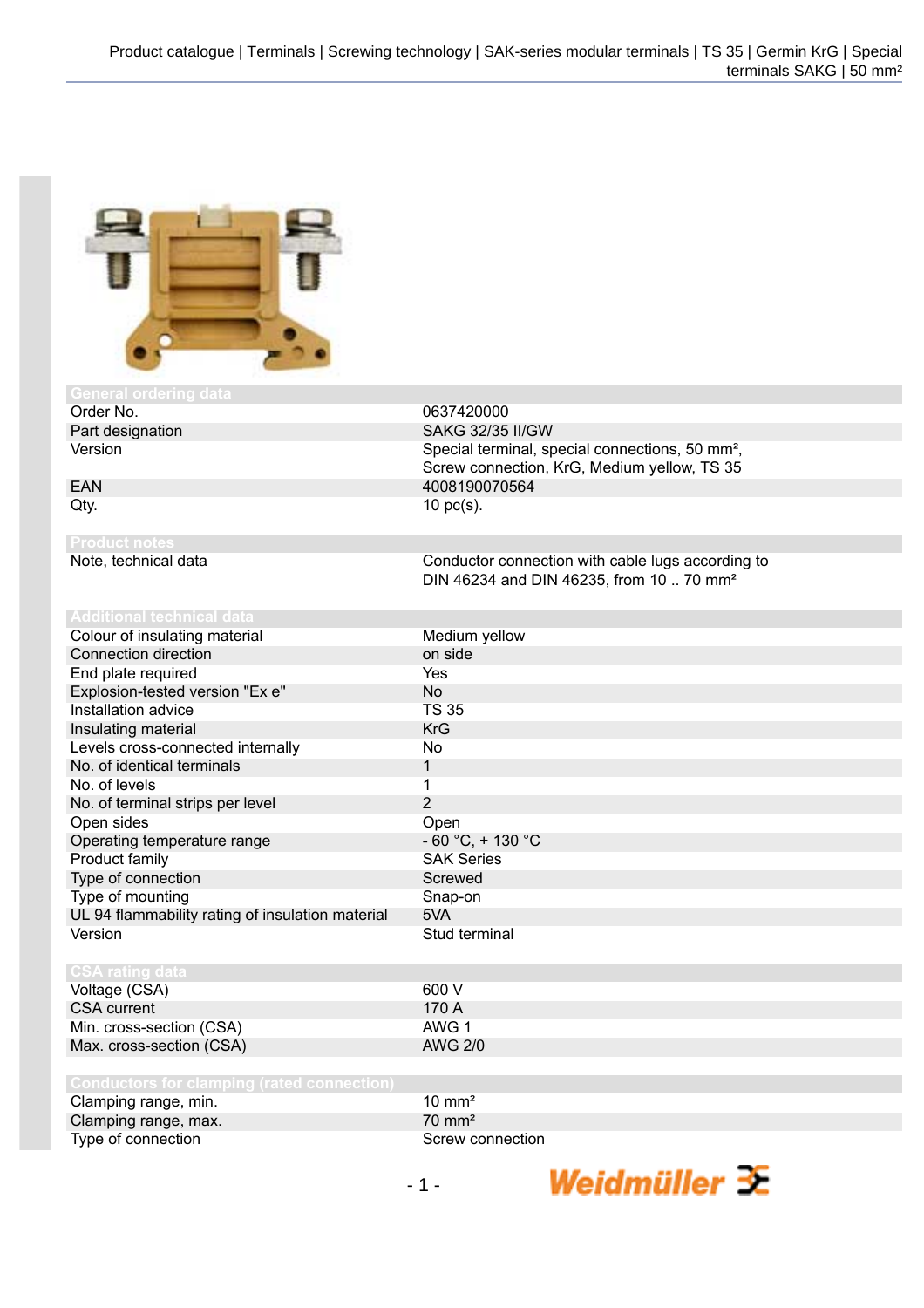| <b>Conductors for clamping (rated connection)</b> |                       |
|---------------------------------------------------|-----------------------|
| 2nd type of connection                            | screwed               |
| Connection direction                              | on side               |
| No. of connections                                | 1                     |
| Clamping screw                                    | $M_8$                 |
| Tightening torque range                           | 6.012 Nm              |
| AWG conductor size, min.                          | AWG 1                 |
| AWG conductor size, max.                          | <b>AWG 2/0</b>        |
| AWG conductor size, min.                          | 42.41 mm <sup>2</sup> |
| AWG conductor size, max.                          | 67.44 mm <sup>2</sup> |
|                                                   |                       |
| <b>Dimensions</b>                                 |                       |
| Width                                             | 32 mm                 |
| Height of lowest version                          | 53 mm                 |
| Length                                            | 80 mm                 |
| TS 32 offset                                      | 22.5 mm               |
| TS 35 offset                                      | 40 mm                 |
|                                                   |                       |
| <b>Rating data</b>                                |                       |
| Rated cross-section                               | $50 \text{ mm}^2$     |
| Rated voltage                                     | 1,000 V               |
| Rated impulse voltage                             | 8 kV                  |
| Rated current                                     | 150 A                 |
| <b>Standards</b>                                  | IEC 60947-7-1         |
| Current with max. conductor                       | 192 A                 |
| Pollution severity                                | 3                     |
|                                                   |                       |
| UL rating data                                    |                       |
| Voltage (UL)                                      | 600 V                 |
| Current (UL)                                      | 200 A                 |
| Min. cross-section (UL)                           | AWG 6                 |
| Max. cross-section (UL)                           | <b>AWG 3/0</b>        |

Approvals institutes



**Downloads**

0637420000\_08045\_SAKG\_32-35\_II-GW\_STP.stp

Weidmüller  $\mathcal{\mathcal{F}}$ 

| <b>Classifications</b> |             |
|------------------------|-------------|
| ETIM 2.0               | EC000897    |
| ETIM 3.0               | EC000897    |
| eClass 4.1             | 27-14-11-31 |
| eClass 5.0             | 27-14-11-31 |